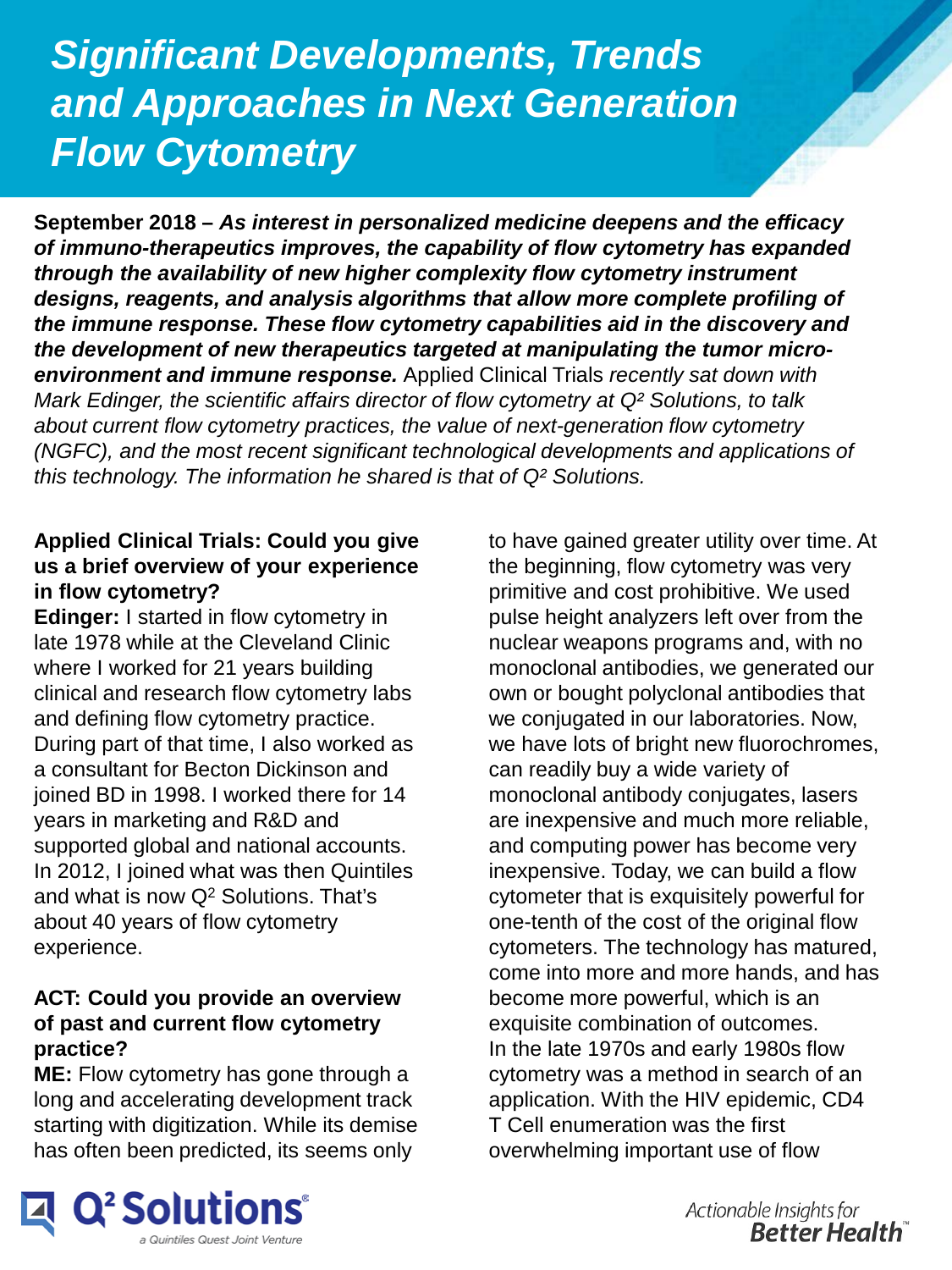

*Flow Cytometry* cytometry, along with leukemia and lymphoma diagnosis and cell sorting for research purposes. Flow cytometry has now become central to the development of new anticancer and autoimmune immunotherapies by the pharmaceutical and biotech industries.

## **ACT: Why are drug developers choosing NGFC, and what are the most common applications that they choose?**

**ME:** Flow cytometry is really the best way to profile the immune response and monitor the tumor microenvironment in immunotherapy studies. At the beginning, we only had one-color linear analog readouts. Then, we progressed to two-, three- and then four-color logarithmic readouts. This was followed by digitization of data acquisition in the late 1990s that allowed more reliable instrument setup, standardization, and the addition of many more analytes from a single tube or well. In the last few years, there have been two major developments. One is mass flow cytometry, called CyTOF, which allows the investigation of 40+ multiple markers in a single sample. The other is Coarse Wavelength Division Multiplexing adopted from the telecommunication industry that has the capability of simultaneously detecting 40+ analytes from a single tube or well rather than the current 28 color limitation of older fluorescence based designs.

#### **ACT: Are there any common misconceptions about NGFC?**

**ME:** Yes. Several new data analysis algorithms are being used. There's t-SNE, viSNE, SPADE, CITRUS and others, which provide visually simplistic displays of complex data sets that allow discovery of new phenotypes, and functional cellular subsets. But, if you look at the underlying parameter by parameter data, sometimes the resolution is not what it needs to be, and we should not get too far away from looking at the actual stain index for of individual markers in flow cytometry to see how they perform in terms of resolution. When we're looking at these complex algorithms during sophisticated data analysis, we must not lose sight of the underlying quality of the raw data in these analyses.

The other weakness is that although the instruments so easily produce complex results, operators should not lose track of the fundamentals of good practice. The flow cytometer can be a black box that produces data, but everything up to that point—instrument setup and standardization, the processing and handling of the samples, panel design, and assay validation and deployment become even more critical. We continue to pay meticulous attention to the complete process as we have operationalized flow cytometry at  $\mathsf{Q}^2$ Solutions. We make sure that the entire process is clearly defined and that we've developed an assay for optimal individual

> Actionable Insights for **Better Health**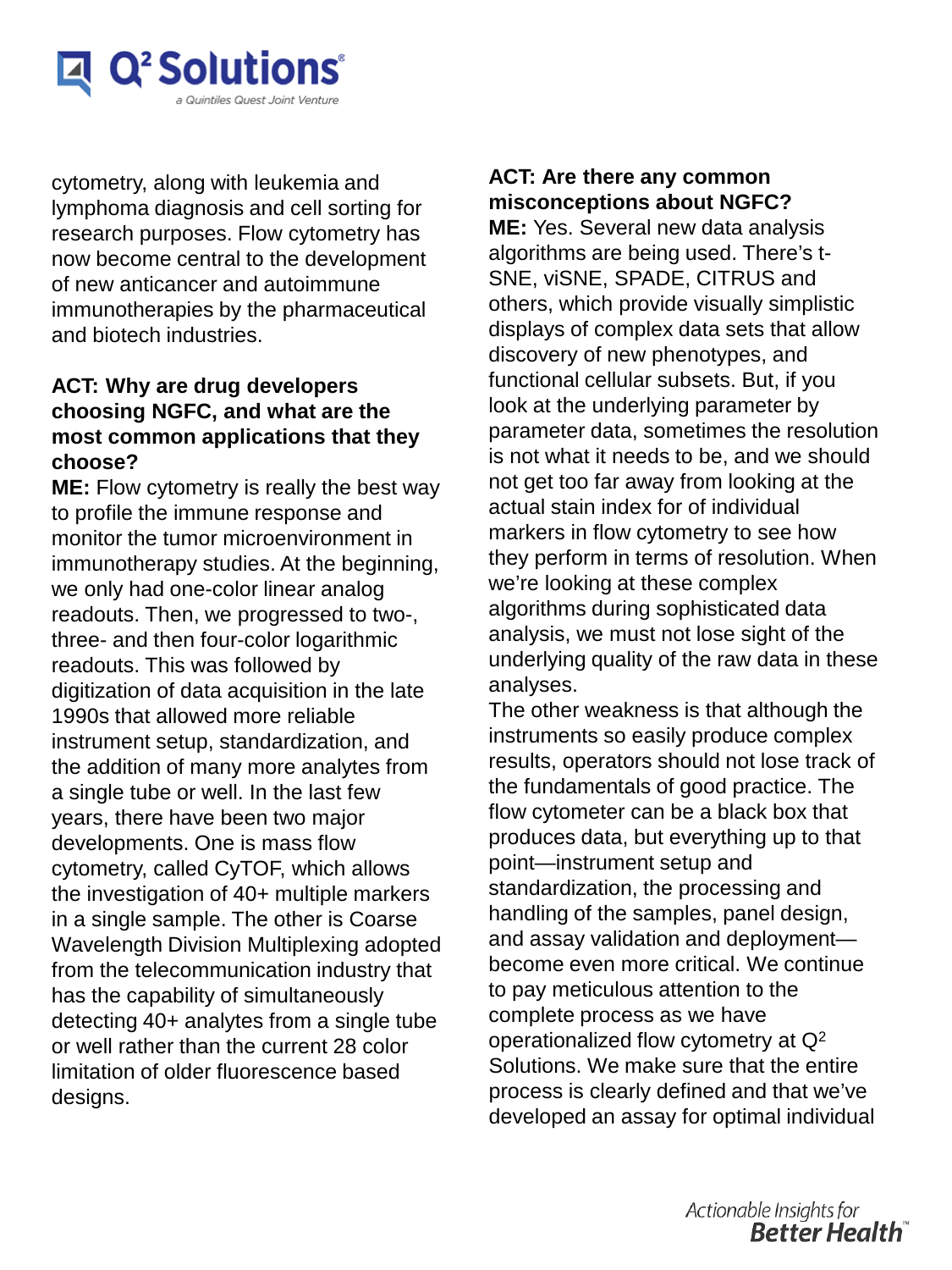

*Flow Cytometry* analyte resolution so that when we go to the more complex algorithms for analysis, the data underpinning them is solid.

#### **ACT: How is Q2 Solutions using NGFC to advance customer study needs?**

**ME:** We first started by installing matched high-performance filter sets in our instruments and quantitatively standardizing all our instruments globally. Most laboratories use a bead or beads for characterization and standardization. Beads are inexpensive and are easy to use, but they have some limitations that must be taken in to account when they are used. Using cells for instrument characterization, standardization, and setup would be very difficult, and in some cases impossible.

It is better to standardize instruments with fluorochrome-specific beads rather than beads that contains multiple surrogate fluorescent molecules. At Q2 Solutions, we have developed fluorescence control beads that are custom manufactured for us that allow us to set global setup and standardization targets for all our global instruments. We have 40 instruments globally in our eight global laboratories. Our goal was to make sure we can produce the exact same result from any one of those machines.

We accomplished this by optimizing the dynamic range of all the detectors using a composite instrument constructed from characterization data from every instrument, setting targets with fluorochrome specific beads, and using

these bead targets to standardize each instrument globally. This is extremely important when you're working in clinical trials with multiple instruments across multiple sites. We also use daily characterization data to monitor all global instruments at a central location in Edinburgh, Scotland. This constant monitoring allows us to make sure all instruments are performing correctly and to identify trends that will help avoid an impending instrument failure or identify an instrument in need of service to stay within Q<sup>2</sup> Solutions specific predefined performance limits. The transparency we get from using this characterization data—both to maintain the operation of the machines and to standardize them has been critical to the success of our global operations.

We also have a team of dedicated analysts to limit the variability and subjectivity of the data analysis, and a team of senior data analysts to handle more complex assays and assays that demonstrate greater variability sample to sample, such as L&L MRD. The number of analysts for a given panel is limited to a small highly trained group to eliminate as much subjectivity in manual data analysis as is possible.

In addition, we generate QC material and establish a reference range for the reportable populations in every assay. This QC material is run with every assay set acquired, with the assay results reported only when the QC material results are within the established QC ranges. The assay is repeated until the